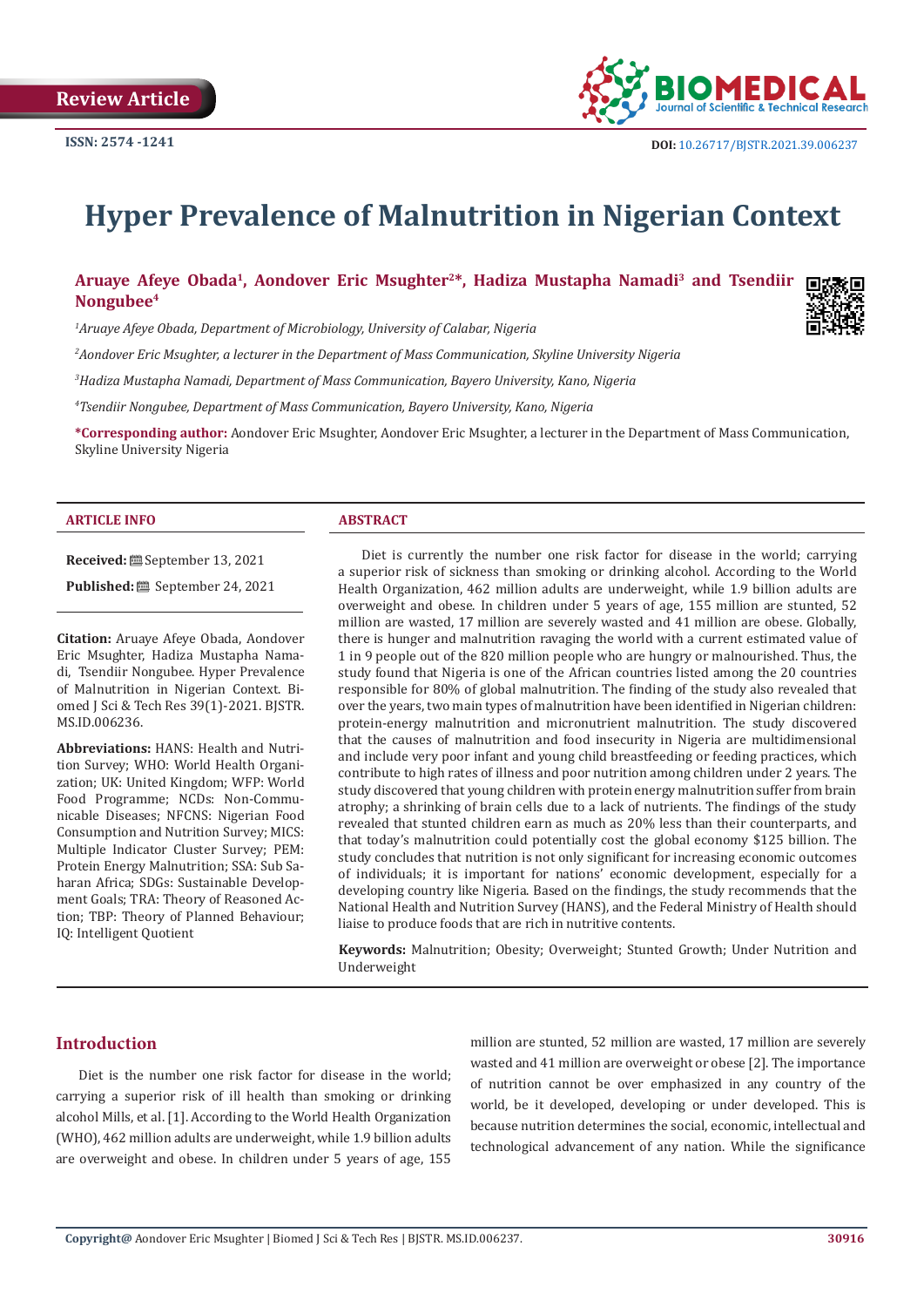of nutrition for growth, development and advancement is globally recognized, universal efforts in battling hunger and malnutrition have not really been achieved on a global scale [3,4]. Globally, there is hunger and malnutrition ravaging the world with a current estimated value of 1 in 9 people out of the 820 million people who are hungry or undernourished. A study conducted by [4] states that there has been a perpetual increase in these figures since 2015, especially in Africa, West Asia and Latin America. Similarly, approximately 113 million people across 53 countries experience acute hunger, as a result of conflict and food insecurity, climate shocks and economic instability [5]. However, more than onethird of the world's adult population is overweight or obese, with growing trends over the past twenty years Ng, et al. [6].

The 2020 Global Nutrition Report presents the latest data and evidence on the state of global nutrition. Among children under 5 years of age, 149.0 million are stunted, 49.5 million are wasted and 40.1 million are overweight, and there are 677.6 million obese adults. It further states that there is now an increased global recognition that poor diet and resultant malnutrition are among the greatest health and societal challenges of our time. In addition, malnutrition continues at unacceptably high levels on a universal scale despite the little improvements that has been made to combat it. [7] emphasises that countries affected by conflict or other forms of fragility are at a higher risk for malnutrition. Moreover, it further illustrates that in 2016, 1.8 billion people (24% of the world's population) were living in fragile or extremely delicate countries. This digit is projected to grow to 2.3 billion people by 2030 and 3.3 billion by 2050. International Food Policy Research Institute, [8] notes that the prevalence of stunting or restricted growth among children under five years reduced to 23.8% from 36.9% between 1990 and 2015. Nonetheless, the Food and Agricultural Organization of the United Nations [9] indicated that in 2017, the number of undernourished people increased from 777 million to 815 million between 2015 and in 2016, about 155 million children below the age of 5 were too short for their age. Furthermore, approximately 52 million did not weigh enough for their height while about 41 million was overweight. Previous researches like Black, et al. [8,10], and [11] indicated that malnutrition is connected to nearly half of all deaths among children under the age of five.

On the contrary, more than 28 million adults and children in the United Kingdom (UK) are overweight or obese, which is catalysing a diet related health problem with escalating rates of noncommunicable diseases, including type 2 diabetes, cardiovascular disease and certain forms of cancer [12]. The treatment of obesity and its consequences in England alone currently costs the NHS £16 billion every year, the majority of which is spent on type 2 diabetes, [13]. This is more than the £13.6 billion per year spent on the fire and police services combined. The wider economic toll of obesity and related conditions is estimated to be the equivalent of 3% of the GDP Dobbs, et al. [14]. The most common form of malnutrition in the developing countries is under nutrition whilepresently Nigeria is one of the African countries listed among the 20 countries responsible for 80% of global malnutrition. Out of the sum of 233 million undernourished people in Africa, 220 million are from the Sub Saharan. Whereas South Sudan is lacking of globally comparable data, estimates show that the food and nutritional shortfalls are dreadful. For example, by January-March 2019, 5.2 million South Sudanese (49% of the total population) continued to face acute food insecurity Black, et al. [15]. Within this context, this paper seeks to evaluate hyper prevalence of malnutrition in Nigerian context.

The Basic Tools of Scientific Enquiry

- **1.** What are the factors or causes of hyper prevalence of malnutrition in Nigeria?
- **2.** What are the mental and intellectual effects of hyper prevalence of malnutrition in Nigeria of under five children?
- **3.** What are the impacts of hyper prevalence of malnutrition on the future of the Nigeria economy?

### **Literature Review**

A report by the Food and Agriculture Organization of the United Nations [16] indicates that more than 14% of the population in developing countries were undernourished in the period between 2011 and 2013. Malnutrition includes both nutrient deficiencies and excesses and is defined by the World Food Programme (WFP) as "a state in which the physical function of an individual is diminished or weakened to the point where the person can no longer maintain normal or adequate bodily performance processes such as growth, pregnancy, lactation, physical work, and resistance to and recovering from disease" [17]. Additionally, [18] states that malnutrition frequently begins at conception, and child malnutrition is connected to poverty, low levels of education, and poor access to health services, including reproductive health and family planning. Furthermore, the World Health Organization, [2] states that malnutrition occurs due to an imbalance in the body, whereby the nutrients required by the body and the amount used by the body do not balance. Additionally, it stipulated that there are several forms of malnutrition and these include two broad categories namely under nutrition and over nutrition. Under nutrition manifests as wasting or low weight for height (acute malnutrition), stunting or low height for age (chronic malnutrition), underweight or low weight for age, and mineral and vitamin deficiencies or excessiveness. While over nutrition includes overweight, obesity and dietrelated non-communicable diseases (NCDs) such as diabetes mellitus, heart disease, some forms of cancer and stroke.

In the  $21<sup>st</sup>$  century, malnutrition in children has three main strands. The first is the continuing plague of undernutrition.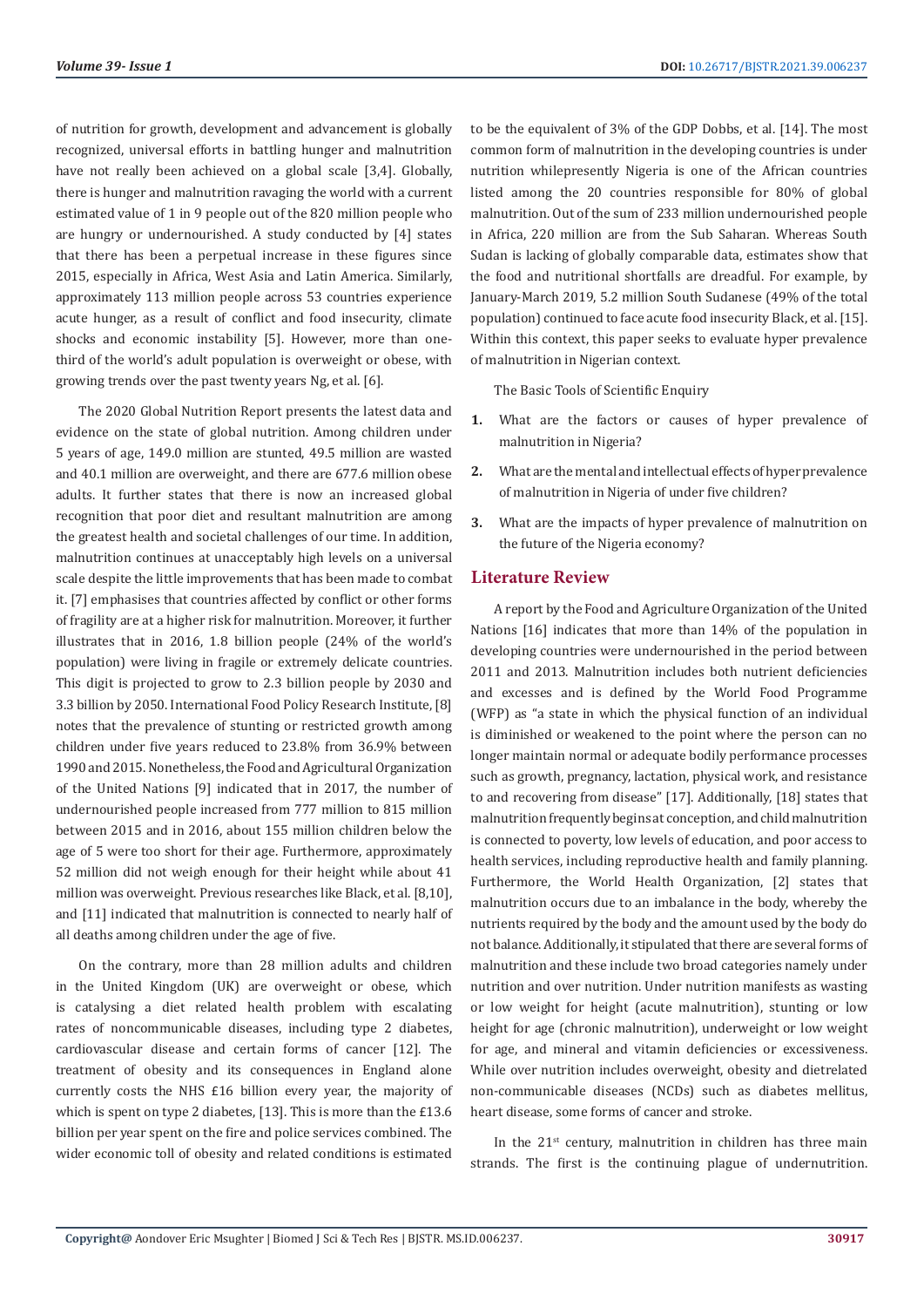Despite its reduction in many parts of the world, undernutrition is still depriving many children of the energy and nutrients they need to grow well and is connected to the deaths of children from 6 months to under 5 of age each year [19]. The second strand is hidden hunger. This is as a result of the deficiencies in essential vitamins and minerals such as vitamins A and B, iron and zinc. It is often unseen, and often ignored; hidden hunger robs children of their health and vitality and even their lives. The third strand is overweight, which is also called obesity in its more severe form. It was formally regarded as a condition of the rich, overweight now afflicts more and more children, even in underdeveloped and developing countries. It is has also been considered as a threat to stimulating a rise in diet-related noncommunicable diseases (NCDs) later in life; such as heart disease, which is the leading cause of death worldwide [20]. World Health Organization (WHO) reported that 462 million adults are underweight, while 1.9 billion adults are overweight or obese. In children under 5 years of age, 155 million are stunted, 52 million are wasted, 17 million are severely wasted and 41 million are overweight or obese [2]. There is a diversemanifestation of malnutrition, but the pathways to addressing prevention are important and include exclusive breastfeeding for the first two years of life, diverse and nutritious foods during childhood, healthy environments, access to basic services such as water, hygiene, health and sanitation, as well as pregnant and lactating women having proper maternal nutrition before, during and after the respective phases (before pregnancy and after delivery) [21].

The smallest or least advantaged are the most likely to suffer from malnutrition and its longstanding consequences. A research report by Hancock, et al. [22] states that the most deprived white children measured across England in 2012-2013 were on average more than a centimetre shorter in height by the age of 10 years than the least deprived children. These children are not likely to catch up growth losses from their early years. Obese children in England are more than twice as likely to live in the most deprived areas compared with comfortable areas and this gap is increasing over time [23]. Poor children are also more likely than wealthy children to suffer from poor health as a result of food insecurity. In addition, over 60% of paediatricians surveyed throughout the UK in late 2016 said that food insecurity contributed to the unpleasant health among children they treat [24]. Currently, nearly one in three people in the world suffers from at least one form of malnutrition, including obesity, under nutrition or vitamin and mineral deficiencies. Due to the rise in obesity, high income countries are presently contributing to the greatest number of malnourished people, but low income and middle income countries are meeting up fast. Hence, in Africa, the number of children who are overweight or obese has nearly doubled from 5.4 million in 1990 to 10.6 million in 2014 (Global Panel on Agriculture and Food Systems for Nutrition, 2016). Despite

this rise in figure, other forms of malnutrition have not gone away, as deficiencies in vitamins and minerals continue to affect billions of people worldwide.

### **Perspectives on Malnutrition in Nigeria**

Over the years, two main types of malnutrition have been identified in Nigerian children: (1) protein-energy malnutrition and (2) micronutrient malnutrition. The protein-energy malnutrition is common among the preschool children and constitutes a major public health problem in the country. "Stunting" is usually defined as low height for age, however, it is a deficit of linear growth and failure to reach genetic potential that reflects long term and cumulative effects of inadequate dietary intake and poor health conditions [25]. Succinctly, underweight is low weight for age, stunting (low height for age) and wasting (low weight for height) are all manifestations of under nutrition. All these expose the child to health risks and in their severe forms; they constitute a threat to the child's survival [26]. In 1983–1984, the National Health and Nutrition Survey (HANS) conducted by the Federal Ministry of Health estimated the prevalence of wasting to be around 20% (FGN 1983–1984). A research by the Demographic and Health Survey (DHS) in 1986 shows that children between the ages of 6–36 months in Ondo State (Southwestern Nigeria) suffered 6.8% prevalence of wasting, underweight of 28.1%, and stunting of 32.4%.

In February 1990, an anthropometric survey of preschool children (2–5 years old) in seven states was conducted and found underweight prevalence ranging from 15% in Akure (Ondo State) to 52% in Kaduna (Kaduna State) while stunting prevalence ranged from 14% in Iyero-Ekiti (Ondo State) to 46% in Kaduna. Similarly, the 1990 DHS conducted by the Federal Office of Statistics estimated the prevalence of wasting at 9%, underweight at 36%, and stunting at 43% among the preschool children in Nigeria. These figures show a decline compared to the figures published in 1994 by UNICEF-Nigeria from a 1992 survey conducted among women and children in 10 states; the UNICEF reported the prevalence of wasting among women and children at 10.1%, underweight 28.3%, and stunting 52.3%. Furthermore, there was a decrease in prevalence of stunting in the 2003 NDHS with 11% of children wasting, 24% underweight, and 42% of children stunted [27]. As at 2008, prevalence of underweight had declined to 23% and stunting had reduced to 41% but wasting increased to 14% (NDHS, 2008).

Similar trends were reported by the 2001–2003 Nigerian Food Consumption and Nutrition Survey (NFCNS). The study reported 9% wasting, 25% underweight, and 42% stunting, with significant variations across rural and urban areas, geopolitical zones, and agro-ecological zones Maziya-Dixon, et al. [28]. The study also shows that the prevalence of stunting was lowest in the southeast at 16%; it reached 18% in the south and 55% in the northwest of Nigeria. The result further shows that among the states, stunting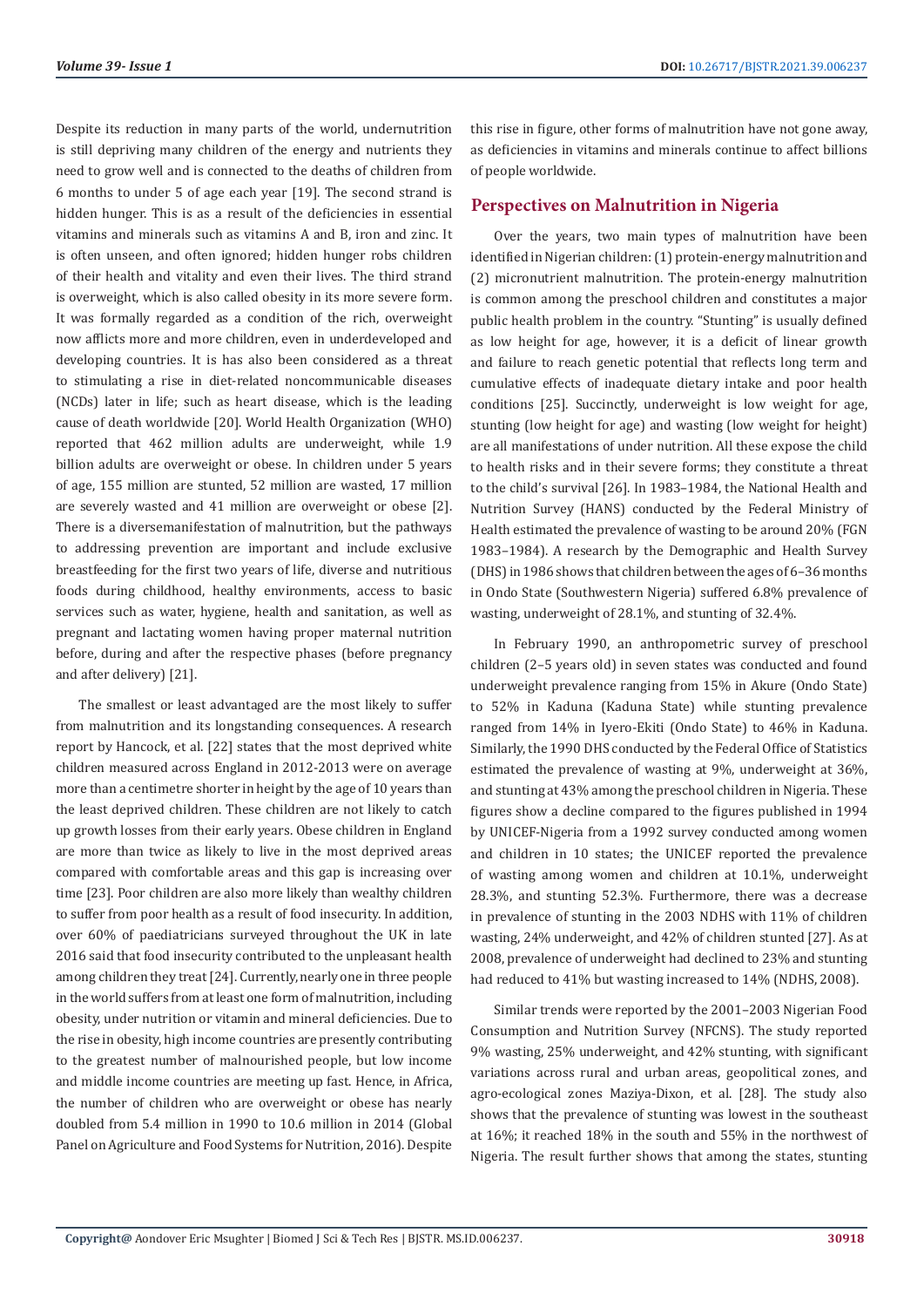was highest among children in Kebbi (61%). The 2003 report of NDHS also indicates that among the rural children (43% stunted) were disadvantaged compared to urban children (29% stunted). Children living in the Northwest geopolitical zone stood out as being particularly underprivileged at 55% compared to 43 % in the Northeast zone, 31% in North Central, 25% in the Southwest, 21% in the South-South, and 20 % in the Southeast. The Multiple Indicator Cluster Survey (MICS), reported that there was a decrease in the prevalence of malnutrition in Nigeria with 34 % of children under five stunted, 31 % underweight, and 16% wasted, while about 15% of children had low birth (at less than 2,500 grams at birth) [29]. It is obvious from the 2013 NDHS that the proportion of children who are stunted has been decreasing over the years. However, the degree of wasting has worsened, indicating a more recent nutritional deficiency among children in the country. Prevalence of stunting decreased to 37%, with a higher concentration among rural children (43%) than urban (26%). Nevertheless, there has been an increase in the proportion of children underweight (29 %) and the proportion wasting (18%) [30]. It is graphically clear based on the data from these different studies that, malnutrition of children under five has been a consistent problem in Nigeria over time, with just little improvement reported despite its escalation in the country. Malnutrition contributed to 53% of deaths among children under five in Nigeria, and levels of wasting and stunting are still very high [31].

# **Empirical Review**

Malnutrition is a global public health problem in both children and adults universally [2]. Annually, malnutrition claims the lives of 3 million children under age five and costs the global economy billions of dollars in lost productivity and health care costs. However those losses are almost entirely preventable. A large body of scientific evidence like [32-34] show that improving nutrition during the critical 1,000 day period from a woman's pregnancy to her child's second birthday has the potential to save lives, help millions of children to fully develop and deliver greater economic prosperity. Furthermore, Shrimpton, et al. [35] stated that malnutrition is currently an important global problem; as it affects all people despite the geography, socioeconomic status, sex and gender, overlapping households, communities and countries. In addition, anyone can experience malnutrition but the most susceptible groups affected are children, adolescents, women, as well as people who are immunecompromised, or facing the challenges of poverty.

Young malnourished children are affected by compromised immune systems by yielding to infectious diseases and are prone to cognitive development delays; damaging long term psychological and intellectual development effects, as well as mental and physical development that are compromised due to stunting [10,36]. A malnutrition cycle exists in populations experiencing chronic under nutrition and in this cycle, the nutritional requirements are not met in pregnant women. Thus, infants born to these mothers are of low birth weight, are unable to reach their full growth potential and may therefore be stunted, susceptible to infections, illness, and mortality early in life. The cycle is worsened when low birth weight females grow into malnourished children and adults, and are therefore more likely to give birth to infants of low birth weight as well [37]. Malnutrition is not just a health issue but also affects the global burden of malnutrition socially, economically, developmentally and medically, affecting individuals, their families and communities with serious and long lasting consequences [2].

It is very significant that malnutrition is addressed in children as it manifestations and symptoms begin to appear in the first 2 years of life [35]. Overlapping with the mental development and growth periods in children, protein energy malnutrition (PEM) is said to be a problem at the ages of 6 months to 2 years. Therefore, this age and period is considered a window period during which it is essential to prevent or manage acute and chronic malnutrition [38]. Furthermore, children less than 5 years of age have a disease burden of 35% Black, et al. [10]. In 2008, 8.8 million global deaths in children less than 5 years old were due to underweight, of which 93% occurred in Africa and Asia. Walton, et al. [39] stated that approximately one in every seven children faces mortality before their fifth birthday in Sub Saharan Africa (SSA) due to malnutrition. Nigeria is the most populous nation in Africa and has a population of almost 186 million people in 2016 UNICEF [40]. With a high fertility rate of 5.38 children per woman, the population is growing at an annual rate of 2.6 percent, escalating and worsening overcrowded conditions. Hence, by 2050, Nigeria's population is expected to grow to an astounding 440 million, which will make it the third most populous country in the world, after India and China (Population Reference Bureau, 2013). A report by the Nigeria Federal Ministry of Health [41] states that scarcity of resources and land in rural areas has resulted in Nigeria having one of the highest urban growth rates in the world at 4.1 percent. Furthermore, out of the 157 countries in progress toward meeting the Sustainable Development Goals (SDGs), Nigeria ranks 145th Sachs, et al. [42].

Malnutrition in childhood and pregnancy has many adverse consequences for child survival and longstanding wellbeing. It also has extensive consequences for human capital, economic productivity, and national development generally. These consequences of malnutrition should be a significant concern for policy makers in Nigeria, which has the highest number of children under 5 years with chronic malnutrition (stunting or low height for age) in SubSaharan Africa at more than 11.7 million, according to the Demographic and Health Survey National Population Commission and ICF International [43]. According to the World Bank [44], Nigeria's economy is the largest in Africa and is well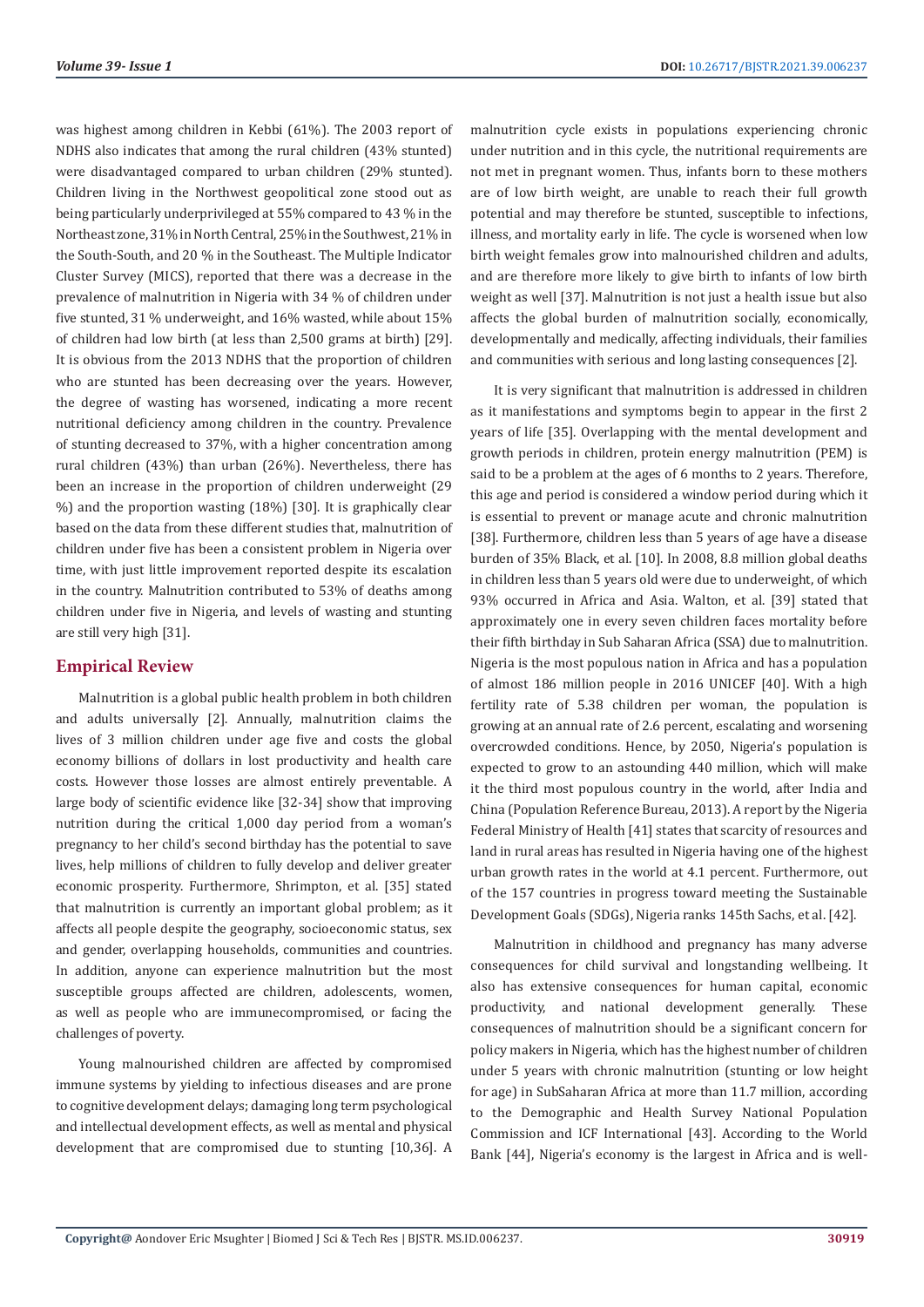positioned to play a leading role in the global economy. However, despite the strong economic growth over the last decade, poverty has remained significantly high, with increasing inequality and provincial disparities. In addition, it is estimated that 69 percent of Nigerians live below the relative poverty line (US\$1.25 per day), compared to the 27 percent in 1980.

# **Theoretical Framework**

This study is anchored on two theories, which include the Theory of Reasoned Action (TRA) and the Theory of Planned Behaviour (TBP). Theory of Reasoned Action was formulated by Martin Fishbein and IcekAjzen towards the end of the 1960s. On the other hand, IcerkAjzen proposed the Theory of Planned Behaviour in 1985; which was an extension from the TRA. The Theory of Reasoned Action and Theory of Behaviour Planned combine two sets of belief variables, which are 'behavioural attitudes' and 'the subjective norms'. The behavioural attitudes are defined as the multiplicative sum of the individual's relevant likelihood and evaluation related to behavioural beliefs. On the other hand, subjective norms are referent beliefs about what behaviours others expect and the degree to which the individual wants to comply with others' expectations. The summary of the two theories suggest that a person's health behavior is determined by their intention to perform a behavior (behavioural intention) it also is predicated by a person's attitude toward the behavior, and the subjective norms regarding the behavior.

The Theory of Reasoned Action has been criticised because it is said to ignore the social nature of human action Kippax, et al. [45]. These behavioral and normative beliefs are derived from individuals' perceptions of the social world they inhabit, and are hence likely to reflect the ways in which economic or other external factors shape behavioral choices or decisions. In addition, there is a compelling logical case to the effect that the model is inherently biased towards individualistic, rationalistic, interpretations of human behavior. Its focus on subjective perception does not essentially permit it to take meaningful account of social realities. However individuals' beliefs about such issues are unlikely going to reflect the accurate potential and observable social facts. As such, the Theory of Planned Behavior updated the Theory of Reasoned Action to include a component of perceived behavioral control, which brings about one's perceived ability to enact the target behavior. Actually, perceived behavioral control was added to the model to extend its applicability beyond purely volitional behaviors. Previous to this addition, the model was relatively unsuccessful at predicting behaviors that were not mainly under volitional control. Therefore, the Theory of Planned Behavior proposed that the primary determinants of behavior are an individual's behavioral intention and perceived behavioral control.

A constructive use of the TRA and TBP in research and public health intervention programmes might well contribute valuably to understanding issues related to health inequalities and the roles that other environmental factors have in determining health behaviors and outcomes. In spite of the criticism, the general theoretical framework of the TRA and TPB has been widely used in the retrospective analysis of health behaviors and to a lesser extent in predictive investigations and the design of health interventions Hardeman, et al. [46]. This is why there is a connection between the study and the theory; since it is health related within theoretical postulations.

# **Methodology**

The study uses secondary data such as significant texts, journals, newspapers, official publications, historical documents and the Internet. However, the research was strictly limited to available or recorded information about malnutrition, its prevalence, effects and impacts on the Nigeria economy that can be found in scholarly journals, books and the internet. The study adopts content analysis as its method of analysis, whereby the existing literature will be considered for the analysis.

# **Findings and Discussion**

Based on the stated research questions, the findings and discussions are purely based on the research questions. The questions are discussed as follows:

### **RQ1: What are the Factors or Causes of Hyper Prevalence of Malnutrition in Nigeria?**

The causes of malnutrition and food insecurity in Nigeria are multidimensional and include very poor infant and young child breastfeeding or feeding practices, which contribute to high rates of illness and poor nutrition among children under 2 years; lack of access to healthcare, water, and sanitation; armed conflict, mainly in the north; irregular rainfall and climate change; hyper unemployment level; and poverty Nigeria Federal Ministry of Health, Family Health Department [41]. While chronic and seasonal food insecurity occurs throughout the country, and is worsened by volatile and rising food prices, the impact of conflict and other shocks has resulted in acute levels of food insecurity in the North East zone FEWSNET [47]. Furthermore, an approximated 3.1 million people in the states of Borno, Yobe, and Adamawa received emergency food assistance and cash transfers in the first half of 2017 but, the numbers who need assistance is likely far bigger because much of the North East zone has been inaccessible to humanitarian or aid agencies FEWSNET [47].

World Bank [44] stated that the current administration, led by President Muhammadu Buhari, identifies fighting corruption,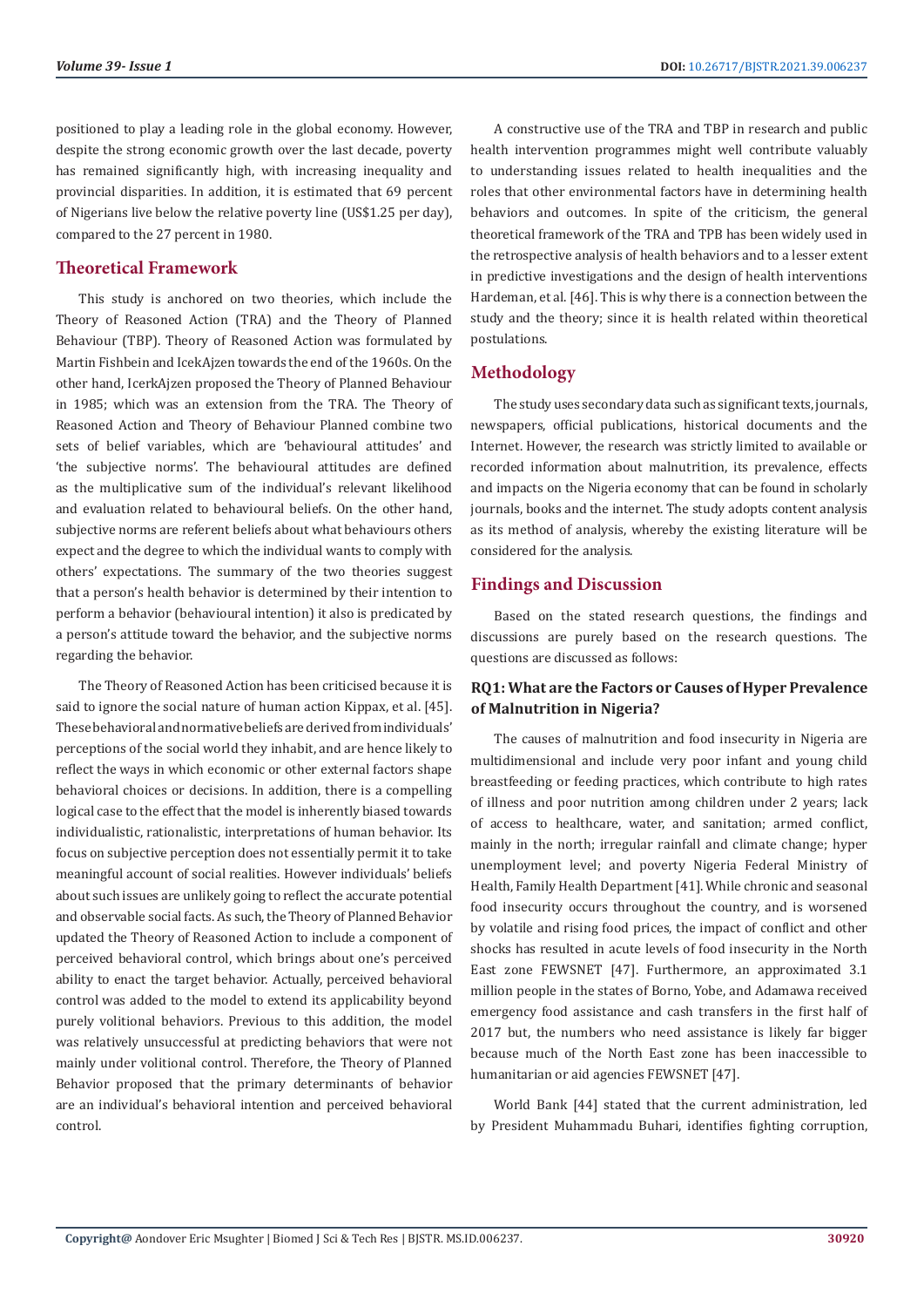increasing security, tackling unemployment, diversifying the economy, enhancing climate resilience, and boosting the living standards of Nigerians as its core policy priorities. On the contrary, the country is seriously facing a major challenge of threat in the northeast because of the militant Islamic group, Boko Haram, which is destroying infrastructure and conducting assassinations and abductions. As of August 2017, conflict in northeastern Nigeria had displaced more than 1.7 million people within the country and forced nearly 205,000 people to flee into neighboring Cameroon, Chad, and Niger Republic, making it difficult to access food resources in the regions. In addition, violence has interrupted agricultural and income generating activities, reducing household purchasing power and access to food. Furthermore, populations in the regions of northeastern Nigeria are inaccessible to humanitarian assistance and markets are in terrible conditions USAID [48]. Hence, diet related non communicable diseases are also on the increase in Nigeria due to globalization, urbanization, lifestyle transition, socio cultural factors, and poor maternal, fetal, and infant nutrition Nigeria Federal Ministry of Health, Family Health Department [41].

Other factors include, those related to women's empowerment, such as mothers' working status, control over resources and educational attainment. In rural areas, children of working mothers are significantly less possible to be undernourished than children living in households where mothers do not work (Ajieroh, 2009). Hence, in Nigeria, children from the poorest households are almost 3 times more likely to be stunted and almost 4.3 times more likely to be severely stunted compared to children from the richest households. Similarly, according to NPC and ICF International (2014) the findings of a study of factors affecting Nigerian children's nutritional status suggest that households' economic status is significantly associated with their nutritional status. This is because the very poor and the poor constitute 74% of the population and cannot afford a nutritious diet.

Furthermore, the analyses of regional differences in child malnutrition reveal important spatial inequalities. The prevalence of underweight, stunting and wasting is generally higher in the northern than the southern states. The highest proportions of malnourished children were found mainly in Bauchi, Jigawa, Kaduna, Katsina, Kebbi, Sokoto and Zamfara states. In all these states the occurrence of stunting exceeds 50%. In other states, such as Gombe, Taraba, Yobe and Kano, the prevalence of stunting exceeds 40%. All the states in the North West (except Jigawa and Zamfara) show higher figure than the national average prevalence of acute malnutrition (wasting). In addition, the North-Eastern states of Bauchi, Borno and Yobe have excessively high burden of wasting, with Kano State showing more than twice the national average (39.7%). Severe acute malnutritionis highest in Kaduna (27.6%) and Kano (25.1%) and lowest in Bayelsa (1.3%).

Consequently, the UN Office for the Coordination of Humanitarian Affairs (2014) stated that Nigeria has the second highest acute malnutrition burden in the world, with an estimated 3.78 million children suffering from wasting.

# **RQ2: What are the Mental and Intellectual Effects of Hyper Prevalence of Malnutrition in Nigeria of Under Five Children?**

The growth of the brain, including neurodevelopment begins in the womb within one week of conception. During this period of rapid growth, protein and energy (from carbohydrates and fat sources) are extremely important. A lack of these nutrients can have very damaging effects. Fuglestad, et al. [49] showed a higher occurrence of brain abnormalities at two years of age among children affected by foetal under nutrition. Furthermore, studies of young children with protein energy malnutrition alsoindicated brain atrophy; a shrinking of brain cells due to a lack of nutrients Blaack, et al. [10]. In addition, inadequate calories have continue to affect children's brain growth and enlargement immediately in the first months after birth, which was supposed to be a time of fast neurodevelopment, including the establishment of the parts of the brain fundamental for memory (the hippocampal-prefrontal connections Fuglestad, et al. [49].

The deficiency of iron also complicates the growth period of a child. Iron deficiency before two to three years of age may results in intense and possibly permanent myelin (fatty lipids and lipoproteins, which surround the axon of a nerve) changes Fuglestad, et al. [48]. Iron also facilitates the production of neurotransmitters – the chemicals that pass messages between neurons, and it is involved in the function of neuroreceptors, which receive the neurotransmitters' messages Jukes, et al. [50]. According to Allen [51], emergent evidence suggests that maternal iron deficiency in pregnancy reduces foetal iron stores, perhaps into the first year of life. This leads to greater risk of damages in future mental and physical development.

Furthermore, the deficiency of iron is a strong risk factor for both short and long terms cognitive, motor and socio emotional deterioration Prado & Dewey [52]. Besides, longitudinal study like Grantham-McGregor, et al. [53] have indicated that children who are anaemic during infancy have poorer cognition, lower school achievement and are more likely to have behaviour problems in later childhood; an effect that could occur as a result of direct biological processes or as a consequence of the impact of anaemia on children's education experiences. Iron deficiency is pervasive. Virtually half of children in low and middleincome countries, that is 47% of under 5 are affected by anaemia, and half of these cases are due to iron deficiency World Health Organization [54]. According to the World Health Organization (WHO), 42% of pregnant women (56 million) suffer from anaemia Goonewardene, et al. [55].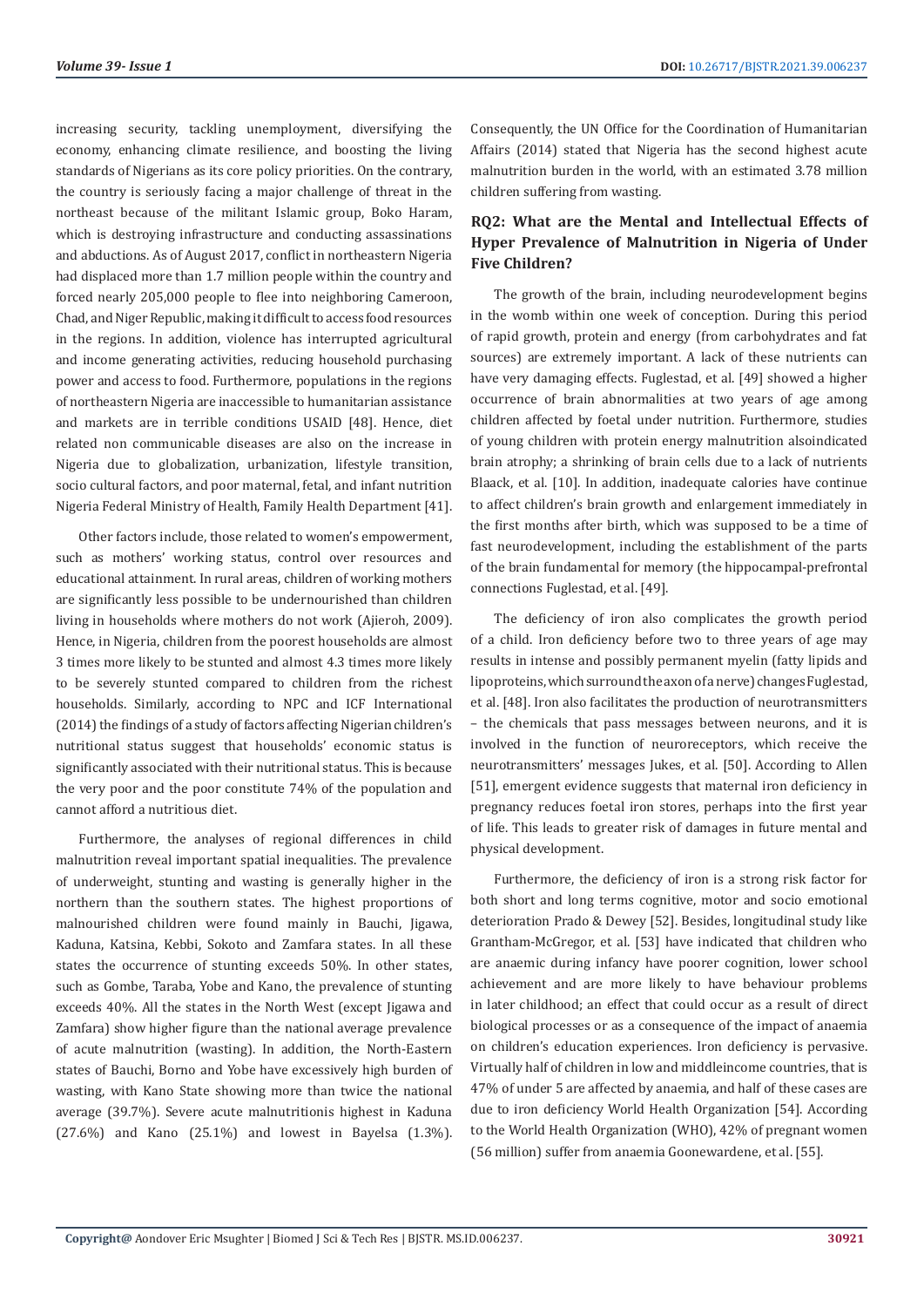Iodine deficiency is known to be the world's single greatest cause of preventable mental retardation. In 2007, WHO estimated that nearly 2 billion people had deficient iodine intake, and one third of them are children of school age The Lancet [56]. Iodine is indispensable to the production of thyroid hormones, which are essential for the development of the central nervous system. Serious iodine deficiency before and during pregnancy can lead to underproduction of thyroid hormones in the mother and cretinism (a condition of severely stunted and mental growth due to birth deficiency of thyroid hormones) in the child Prado, et al. [51]. Cretinism is characterized by mental retardation, deaf mutism (a psychological disorder in which it is difficult for the individual to speak in certain situations), partial deafness, facial deformities and cruelly stunted growth. It can lead on average to a loss of 10–15 intelligent quotient (IQ) points Morgane, et al. [57]. In addition, Fuglestad, et al. [48] stated that mild iodine deficiency can decrease motor skills.

Zinc plays an important role in brain development and is known to be vital for efficiency of communication between neurons in the hippocampus, where learning and memory processes occur Duke University Medical Center [58]. It is also fundamental to other biological processes that affect brain development, including DNA and RNA synthesis and the metabolism of protein, carbohydrates and fat Prado, et al. [51]. Additionally, Hamadani, et al. [59] stated that although the results of studies on the impact of zinc supplementation on cognitive outcomes are inconsistent, there appears to be a relationship between zinc deficiency and children's cognitive and motor development, including among low birth weight children Folate is prerequisite during initial foetal development to prevent neural tube defects and make sure that the neural tube forms accurately to create the brain and spinal cord. Iron folate supplementation is also significant for pregnant and breastfeeding mothers to prevent iron deficiency anaemia Black, [10]. Vitamin B12 and folate works together to produce red blood cells. Black [10] further stated that the deficiencies in both could affect brain development in infants. Like iron, vitamin B12 is also essential to the myelination process. Neurological symptoms of vitamin B12 deficiency appear to affect the central nervous system and in severe cases cause brain atrophy.

# **RQ3: What are the Impacts of Hyper Prevalence of Malnutrition on the Future of the Nigeria Economy?**

According to Save the Child [60] the benefits of good nutrition do not stop with better educational results. By improving cognitive abilities, health, physical strength and stature, good nutrition in the early years can lead to greater wages in adulthood and hence promote the economic development of an entire country. In addition, Save the Child [60] presented evidence that stunted children earn as much as 20% less than their counterparts, and uses this to estimate that today's malnutrition could potentially

cost the global economy \$125 billion when children born now reach working age. Hence, the interrelation between improved nutrition and economic growth is of great importance for human and economic development. It is a two way relationship. On the one hand, inclusive economic growth can contribute towards reductions in the prevalence of malnutrition. On the other hand, declines in malnutrition can have a transformative effect on the economic ability of individuals and the whole societies. Thus, by means of its impact both on children's cognitive development and on their physical health and development, malnutrition can have momentous effects on an individual's economic wellbeing in future. The World Bank (2006) suggests that malnutrition results in10% lower lifetime earnings, whilestudy like Save the Child [60], that modeled the impact of malnutrition in the first 2-5 years of life placed this figure at 20%.

Lancet Series (2008) reviewed cohort studies from Brazil, Guatemala, India, the Philippines and South Africa that all monitored children into adulthood, and established that stunting is associated with reduced earnings in later life. Similarly, Victoria, et al. [61] stated that the same review discovered that less severe stunting in Brazil and Guatemala was associated with higher adult incomes among both men and women. Furthermore, models using proof from across these longitudinal studies, combined with evidence on the relationship between education and earnings taken from 51 countries, have estimated that children who are stunted at age five earn 22% less than their non stunted counterparts. In addition, data from the same study has been used to evaluate that individuals who were not stunted in early childhood were more likely, by 28 percentage points to work in higher paying skilled labour or white collar work and earned as much as 66% more as adults Hoddinott, et al. [62].

Part of the impact of malnutrition on earnings may be because of the influence on children's physical development. Study like Morganeet, et al. [56] has confirmed the correlation between adult height and wages.For example, a large cross sectional study in Brazil found that a 1% increase in adults' height was associated with a 2.4% increase in earnings. Francis and Iyare (2006) and Islam et al., (2006) stated that there is a flawless association between education levels, and individuals' subsequent earnings. Very importantly, the latest evidence suggests that it is actual learning and the acquisition of skills that matter most, not just the number of years spent in school Hanushek, et al. [63]. This is another reason why early childhood development, boosted by good nutrition, is very vital. Hence, children need to start school ready to learn, rather than struggling to understand what the teacher is trying to teach and impart. Therefore, according to Currie, et al. [64] given the significance of cognitive and educational outcomes on wages, this is likely to be a key pathway that links nutrition to later economic wellbeing.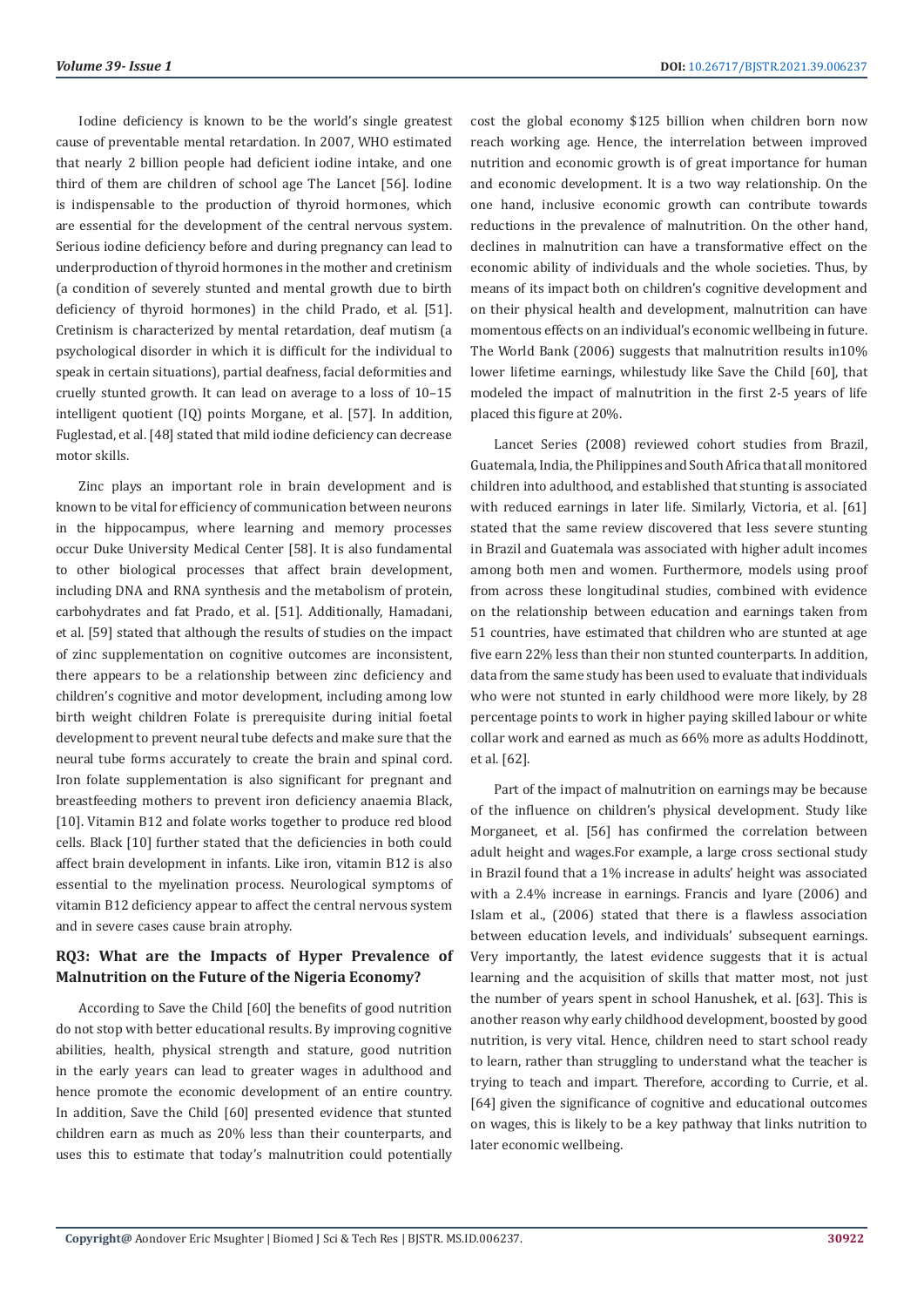In actual fact, nutrition's relationships with cognitive and educational development may be the most important pathway in terms of its impacts on wages. Save the Child [59] reported that the economic impacts of malnutrition are larger for those working in more skilled jobs than for those in manual jobs. Baird, et al. [65] showed that among those working for wages or operating small businesses as adults, those who had received an intervention to improve nutrition as children worked on average five extra hours per week, and earned 20% more than those who didn't. These impacts were much larger than increases seen for farm workers. Hence, nutrition is not only significant for increasing economic outcomes of individuals; it is important for nations' economic development. Malnutrition also affects national economies by increasing healthcare costs, as people who were malnourished as children are more likely to fall ill to diseases Currie, et al. [64-78].

#### **Conclusion**

Diet is the number one risk factor for disease in the world; carrying a superior risk of ill health than smoking or drinking alcohol. According to the World Health Organization, 462 million adults are underweight, while 1.9 billion adults are overweight and obese. In children under 5 years of age, 155 million are stunted, 52 million are wasted, 17 million are severely wasted and 41 million are obese. Globally, there is hunger and malnutrition ravaging the world with a current estimated value of 1 in 9 people out of the 820 million people who are hungry or undernourished. Thus, the study found that presently Nigeria is one of the African countries listed among the 20 countries responsible for 80% of global malnutrition. The finding of the study also revealed that over the years, two main types of malnutrition have been identified in Nigerian children: protein-energy malnutrition and micronutrient malnutrition. The study discovered that the causes of malnutrition and food insecurity in Nigeria are multidimensional and include very poor infant and young child breastfeeding or feeding practices, which contribute to high rates of illness and poor nutrition among children under 2 years. The study discovered that young children with protein energy malnutrition suffer from brain atrophy; a shrinking of brain cells due to a lack of nutrients. The findings of the study revealed that stunted children earn as much as 20% less than their counterparts, and that today's malnutrition could potentially cost the global economy \$125 billion. The study concludes that nutrition is not only significant for increasing economic outcomes of individuals; it is important for nations' economic development, especially for a developing country like Nigeria.

#### **Recommendations**

Based on the findings, the following recommendations are put forward:

- **1.** Since the study discovered that Nigeria is one of the African countries listed among the 20 countries responsible for 80% global malnutrition, the study recommends that the National Health and Nutrition Survey (HANS), and the Federal Ministry of Health should liaise to produce foods that are rich in nutritive contents.
- **2.** The study recommends that breast feeding mothers should be educated on the significance of proper child breast feeding. This will boost the immune system of the children and reduce illness.

The Federal Government of Nigeria (FGN) should invest in nutrition programmes that will reduce protein energy malnutrition in order to control the rate at, which children suffer from brain astrophy.

## **References**

- 1. [Mills KT, Bundy JD, Kelly TN, Reed JE, Kearney PM, et al. \(2016\) Global](https://www.ncbi.nlm.nih.gov/pmc/articles/PMC4979614/) [disparities of hypertension prevalence and control: a systematic analysis](https://www.ncbi.nlm.nih.gov/pmc/articles/PMC4979614/) [of population based studies from 90 countries. Lippincott Williams &](https://www.ncbi.nlm.nih.gov/pmc/articles/PMC4979614/) [Wilkins 134\(6\): 441-450.](https://www.ncbi.nlm.nih.gov/pmc/articles/PMC4979614/)
- 2. [\(2019\) World Health Organization \(WHO\) Malnutrition.](https://www.who.int/news-room/fact-sheets/detail/malnutrition)
- 3. (2015) United Nations. The United Nations adopted the Sustainable Development Goals (SDGs)- a set of 17 global goals with specific targets aimed at ending poverty, protecting the planet and ensuring prosperity for all by 2030.
- 4. [\(2019\) FAO. The state of food security and nutrition in the world.](http://www.fao.org/publications/sofi/2021/en/)
- 5. [\(2019\) Food Security Information Network. Global report on food crisis.](https://reliefweb.int/report/world/global-report-food-crises-2019-enar)
- 6. [Ng M, Fleming T, Robinson M, Thompson B, Graetz N, et al. \(2014\) Global,](https://www.thelancet.com/journals/lancet/article/PIIS0140-6736(14)60460-8/fulltext) [regional, and national prevalence of overweight and obesity in children](https://www.thelancet.com/journals/lancet/article/PIIS0140-6736(14)60460-8/fulltext) [and adults during 1980–2013: a systematic analysis for the Global](https://www.thelancet.com/journals/lancet/article/PIIS0140-6736(14)60460-8/fulltext) [Burden of Disease Study 2013. The Lancet 384\(9945\): 766-781.](https://www.thelancet.com/journals/lancet/article/PIIS0140-6736(14)60460-8/fulltext)
- 7. [\(2018\) OECD. States of fragility.](https://www.oecd.org/dac/conflict-fragility-resilience/listofstateoffragilityreports.htm)
- 8. (2016) IFPRI. International Food Policy Research Institute (IFPRI): Global Food Policy Report, p. 154.
- 9. [\(2017\) FAO, IFAD, UNICEF, WFP, WHO. The State of Food Security and](http://www.fao.org/policy-support/tools-and-publications/resources-details/en/c/1107528/) [Nutrition in the World: Building resilience for peace and food security.](http://www.fao.org/policy-support/tools-and-publications/resources-details/en/c/1107528/) [Rome, FAO, Italy.](http://www.fao.org/policy-support/tools-and-publications/resources-details/en/c/1107528/)
- 10. [Black MM \(2008\) Effects of vitamin B12 and folate deficiency on brain](https://pubmed.ncbi.nlm.nih.gov/18709887/) [development in children. Food Nutrition Bulletin 29\(2\): S126-S131.](https://pubmed.ncbi.nlm.nih.gov/18709887/)
- 11.[\(2019\) FAO, IFAD, UNICEF, WFP, WHO. The state of food security and](http://www.fao.org/3/ca5162en/ca5162en.pdf) [nutrition in the world 2019. Safeguarding against economic slowdowns](http://www.fao.org/3/ca5162en/ca5162en.pdf) [and downturns. Rome, FAO. Safeguarding against economic slowdowns](http://www.fao.org/3/ca5162en/ca5162en.pdf) [and downturns. Rome, FAO.](http://www.fao.org/3/ca5162en/ca5162en.pdf)
- 12.[\(2017\) OECD. Obesity updates, pp. 1-16.](https://www.oecd.org/health/obesity-update.htm)
- 13. Hughes L (2016) More spent on treating obesity-related conditions than on the police or fire service, says NHS Chief. The Telegraph.
- 14. Dobbs R, Manyika J, Woetzel J (2014) Overcoming obesity: An initial economic analysis. McKinsey Global Institute (November), p.120.
- 15. [Black RE, Allen LH, Bhutta ZA \(2008\) Maternal and child under](https://pubmed.ncbi.nlm.nih.gov/18207566/) [nutrition: global and regional exposures and health consequences.](https://pubmed.ncbi.nlm.nih.gov/18207566/) [Lancet 371\(9608\): 243-260.](https://pubmed.ncbi.nlm.nih.gov/18207566/)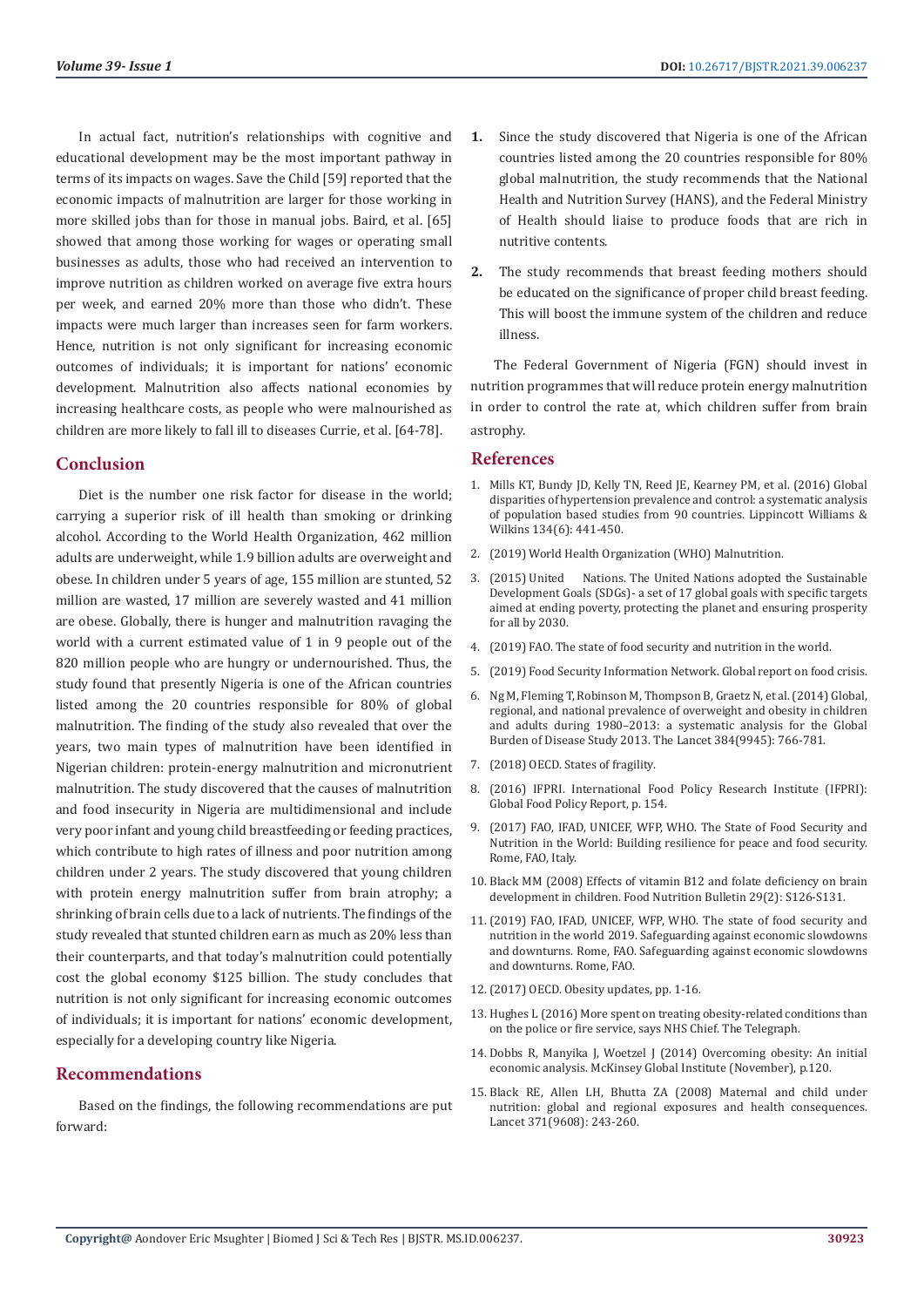- 16.[\(2013\) Food and Agriculture Organization of the United Nations \(FAO\),](http://www.fao.org/3/i3434e/i3434e.pdf)  [IFAD, WFP. The state of food insecurity in the world 2013. The multiple](http://www.fao.org/3/i3434e/i3434e.pdf)  [dimensions of food security. Rome: FAO, Italy.](http://www.fao.org/3/i3434e/i3434e.pdf)
- 17.[\(2005\) World Food Programme. Food and nutrition handbook. Rome,](https://docs.wfp.org/api/documents/WFP-0000102101/download/)  [Italy.](https://docs.wfp.org/api/documents/WFP-0000102101/download/)
- 18.[\(2014\) International Food Policy Research Institute. Global Nutrition](https://www.ifpri.org/publication/global-nutrition-report-2014-actions-and-accountability-accelerate-worlds-progress)  [Report 2014: actions and accountability to accelerate the world's](https://www.ifpri.org/publication/global-nutrition-report-2014-actions-and-accountability-accelerate-worlds-progress)  [progress on nutrition. Washington, DC, USA.](https://www.ifpri.org/publication/global-nutrition-report-2014-actions-and-accountability-accelerate-worlds-progress)
- 19. Black RE, Victoria CG, Walker S, Bhutta Z, De Onis M, et al. (2015) UNICEF estimates.
- 20.[\(2017\) NCD risk factor collaboration. Worldwide trends in body mass](https://pubmed.ncbi.nlm.nih.gov/29029897/)  [index, underweight, overweight, and obesity from 1975 to 2016: a](https://pubmed.ncbi.nlm.nih.gov/29029897/)  [pooled analysis of 2416 population based measurement studies in 128.9](https://pubmed.ncbi.nlm.nih.gov/29029897/)  [million children, adolescents, and adults. The Lancet 390\(10113\): 2627-](https://pubmed.ncbi.nlm.nih.gov/29029897/) [2642.](https://pubmed.ncbi.nlm.nih.gov/29029897/)
- 21.[\(2018\) Global Nutrition Report.](https://globalnutritionreport.org/reports/global-nutrition-report-2018/)
- 22. [Hancock C, Bettio S, Smith L \(2016\) Socioeconomic variation in height:](https://pubmed.ncbi.nlm.nih.gov/26342096/)  [analysis of National Child Measurement Programme data for England.](https://pubmed.ncbi.nlm.nih.gov/26342096/)  [Archives of Disease in Childhood 101\(5\): 422-426.](https://pubmed.ncbi.nlm.nih.gov/26342096/)
- 23.(2016) Lifestyle statistics team. National child measurement programme: England, 2015/16 school year. Health and Social Care Information Centre, (November), pp. 1-51.
- 24.[\(2017\) Royal College of Paediatricians and Child Health. Poverty and](https://cpag.org.uk/policy-and-campaigns/report/poverty-and-child-health-views-frontline)  [child health Views from the frontline poverty and children's health:](https://cpag.org.uk/policy-and-campaigns/report/poverty-and-child-health-views-frontline)  [views from the frontline.](https://cpag.org.uk/policy-and-campaigns/report/poverty-and-child-health-views-frontline)
- 25.[\(2000\) United Nations Administrative Committee on Coordination/](https://www.unscn.org/layout/modules/resources/files/rwns4.pdf) [Sub-Committee on Nutrition \(ACC/SCN\). Fourth report on the world](https://www.unscn.org/layout/modules/resources/files/rwns4.pdf)  [nutrition situation: nutrition throughout the life cycle. ACC/SCN in](https://www.unscn.org/layout/modules/resources/files/rwns4.pdf)  [collaboration with IFPRI. Geneva.](https://www.unscn.org/layout/modules/resources/files/rwns4.pdf)
- 26.[\(2016\) Save the Children. Scaling up nutrition interventions for children](https://www.researchgate.net/publication/312211339_Scaling_up_nutrition_interventions_for_children_left_behind_in_Nigeria)  [left behind in Nigeria.](https://www.researchgate.net/publication/312211339_Scaling_up_nutrition_interventions_for_children_left_behind_in_Nigeria)
- 27.[\(2003\) Nigeria Demographic and Health Survey \(NDHS\). Calverton,](https://www.dhsprogram.com/pubs/pdf/FR148/FR148.pdf)  [Maryland: National Population Commission and ORC Macro.](https://www.dhsprogram.com/pubs/pdf/FR148/FR148.pdf)
- 28. [Maziya-Dixon B, Akinyele IO, Oguntona EB, Nokoe S, Sanusi RA, et al.](https://pdf.usaid.gov/pdf_docs/PNADC880.pdf)  [\(2004\) Nigerian Food Consumption and Nutrition Survey 2001-2003,](https://pdf.usaid.gov/pdf_docs/PNADC880.pdf)  [summary. International Institute of Tropical Agriculture \(IITA\), Ibadan,](https://pdf.usaid.gov/pdf_docs/PNADC880.pdf)  [Nigeria.](https://pdf.usaid.gov/pdf_docs/PNADC880.pdf)
- 29.[\(2011\) Multiple Indicators Clusters Survey \(MICS\). Multiple Indicators](https://www.unicef.org/northmacedonia/reports/multiple-indicator-cluster-survey-2011)  [Clusters Survey. Monitoring the situation of children and women.](https://www.unicef.org/northmacedonia/reports/multiple-indicator-cluster-survey-2011)  [UNICEF/NBS/UNFPA.](https://www.unicef.org/northmacedonia/reports/multiple-indicator-cluster-survey-2011)
- 30.[\(2013\) Nigeria Demographic and Health Survey \(NDHS\) \(2013\). Nigeria](https://dhsprogram.com/pubs/pdf/fr293/fr293.pdf)  [Demographic and Health Survey.](https://dhsprogram.com/pubs/pdf/fr293/fr293.pdf)
- 31.(2017) UNICEF. Iodine deficiency:a continuing threat to development. How seven countries in eastern and southern Africa are meeting this threat. Nairobi: UNICEF, ESARO, p. 1-20.
- 32. [Bhutta Z \(2016\) Early nutrition and adult outcomes: pieces of the puzzle.](https://pubmed.ncbi.nlm.nih.gov/23541369/)  [The Lancet 382\(9891\): 486-487.](https://pubmed.ncbi.nlm.nih.gov/23541369/)
- 33. [Rollins N, Bhandari N, Hajeebhoy N, Horton S, Lutter CK, et al. \(2016\)](https://pubmed.ncbi.nlm.nih.gov/26869576/)  [Why invest, and what will it take to improve breastfeeding practices?](https://pubmed.ncbi.nlm.nih.gov/26869576/)  [The Lancet 387\(10017\): 491-504.](https://pubmed.ncbi.nlm.nih.gov/26869576/)
- 34. [Victoria CG, Bahl R, Barros AJD, Franca GVA, Horton S, et al. \(2016\)](https://pubmed.ncbi.nlm.nih.gov/26869575/)  Breastfeeding in the  $21^{st}$  century: epidemiology, mechanisms, and [lifelong effect. The Lancet 387\(10017\): 475-490.](https://pubmed.ncbi.nlm.nih.gov/26869575/)
- 35. [Shrimpton R, Victora CG, De Onis M, Lima RC, Blossner M, et al. \(2001\)](https://pubmed.ncbi.nlm.nih.gov/11331725/)  [Worldwide timing of growth faltering: implications for nutritional](https://pubmed.ncbi.nlm.nih.gov/11331725/)  [interventions. Paediatrics 107\(5\): 75-81.](https://pubmed.ncbi.nlm.nih.gov/11331725/)
- 36. Blö[ssner M, DeOnis M \(2005\) Malnutrition: quantifying the health](https://www.who.int/publications/i/item/malnutrition-quantifying-the-health-impact-at-national-and-local-levels) [impact at national and local levels. In: environmental burden of disease](https://www.who.int/publications/i/item/malnutrition-quantifying-the-health-impact-at-national-and-local-levels) [series \[Internet\], p. 12.](https://www.who.int/publications/i/item/malnutrition-quantifying-the-health-impact-at-national-and-local-levels)
- 37. [Nutrition and South Africa's Children \(n.d.\).](https://www.soulcity.org.za/projects/soul-buddyz-tv/soul-buddyz-series-3/literature-review/nutrition-literature-review)
- 38. [Benson T \(2008\) Improving nutrition as a development priority:](https://www.ifpri.org/publication/improving-nutrition-development-priority) [addressing undernutrition in national policy processes in sub-saharan](https://www.ifpri.org/publication/improving-nutrition-development-priority) [Africa \[Internet\]. Washington DC: International Food Policy Research](https://www.ifpri.org/publication/improving-nutrition-development-priority) [Institute.](https://www.ifpri.org/publication/improving-nutrition-development-priority)
- 39. Walton E, Allen S (2011) Malnutrition in developing countries. Paediatrics and Child Health 21(9): 418-424.
- 40.[\(2017\) UNICEF. The state of the world's children](https://www.unicef.org/reports/state-of-worlds-children).
- 41.[\(2014\) Nigeria Federal Ministry of Health, Family Health Department.](https://www.health.gov.ng/doc/NSPAN.pdf) [Health sector component of national food and nutrition policy: national](https://www.health.gov.ng/doc/NSPAN.pdf) [strategic plan of action for nutrition. Abuja, Nigeria: Federal Ministry of](https://www.health.gov.ng/doc/NSPAN.pdf) [Health.](https://www.health.gov.ng/doc/NSPAN.pdf)
- 42. Sachs J, Schmidt-Traub G, Kroll C, Durand-Delacre D, Teksoz K (2017) SDG index and dashboards report. New York: Bertelsmann stiftung and sustainable development solutions network (SDSN).
- 43.(2014) National Population Commission (NPC) [Nigeria] and ICF International. Nigeria Demographic and Health Survey 2013. Abuja, Nigeria, and Rockville, Maryland, USA: NPC and ICF International.
- 44.[\(2017\) World Bank. Nigeria country overview.](https://www.worldbank.org/en/country/nigeria/overview)
- 45. Kippax S, Crawford J (1993) Flaws in the theory of reasoned action, in the theory of reasoned action: its application to AIDS preventive behavior. In: Terry DJ, Gallois C, McCamish MM (Eds.)., Pergamon, New York, pp. 253-269.
- 46. [Hardeman W, Johnston M, Johnston D, Bonetti D, Wareham N, et al.](https://www.researchgate.net/publication/235356418_Application_of_the_Theory_of_Planned_Behaviour_in_Behaviour_Change_Interventions_A_Systematic_Review) [\(2002\) Application of the theory of planned behavior in behavior change](https://www.researchgate.net/publication/235356418_Application_of_the_Theory_of_Planned_Behaviour_in_Behaviour_Change_Interventions_A_Systematic_Review) [interventions: a systematic review. Psychology & Health 17: 123-158.](https://www.researchgate.net/publication/235356418_Application_of_the_Theory_of_Planned_Behaviour_in_Behaviour_Change_Interventions_A_Systematic_Review)
- 47.[\(2017\) FEWSNET. Nigeria food security outlook, june 2017 to january](https://fews.net/west-africa/nigeria/food-security-outlook/june-2017) [2018: populations in the northeast remain highly dependent on](https://fews.net/west-africa/nigeria/food-security-outlook/june-2017) [humanitarian assistance. Famine early warning systems network.](https://fews.net/west-africa/nigeria/food-security-outlook/june-2017)
- 48.[\(2017\) USAID. Food assistance fact sheet: Nigeria.](https://www.usaid.gov/nigeria/food-assistance)
- 49. Fuglestad A, Rao R, Georgieff MK (2008) The role of nutrition in cognitive development. In: Nelson CA, Luciana M (Eds.)., Handbook in Developmental Cognitive Neuroscience, Cambridge, MA: MIT Press; 1999, pp. 491-50.
- 50. [Jukes MCH, Drake LJ, Bundy DAP \(2008\) School health, nutrition](https://www.ncbi.nlm.nih.gov/pmc/articles/PMC2649604/) [and education for all: leveling the playing field. Wallingford: CAB](https://www.ncbi.nlm.nih.gov/pmc/articles/PMC2649604/) [international.](https://www.ncbi.nlm.nih.gov/pmc/articles/PMC2649604/)
- 51. [Allen LH \(2000\) Anemia and iron deficiency: effects on pregnancy](https://pubmed.ncbi.nlm.nih.gov/10799402/) [outcome. American Journal of Clinical Nutrition 71\(5\): 1280S-1284S.](https://pubmed.ncbi.nlm.nih.gov/10799402/)
- 52. [Prado E, Dewey K \(2012\) Insight nutrition and brain development in](https://www.fsnnetwork.org/resource/insight-nutrition-and-brain-development-early-life) [early life. AT&T Technical Brief, 4.](https://www.fsnnetwork.org/resource/insight-nutrition-and-brain-development-early-life)
- 53. [Grantham-McGregor S, Ani C \(2001\) A review of studies on the effect](https://pubmed.ncbi.nlm.nih.gov/11160596/)  [of iron deficiency on cognitive development in children. Journal of](https://pubmed.ncbi.nlm.nih.gov/11160596/)  [Nutrition 131\(2\): 649S-668S.](https://pubmed.ncbi.nlm.nih.gov/11160596/)
- 54.[\(2001\) World Health Organization. Iron deficiency anaemia: assessment,](https://www.who.int/nutrition/publications/en/ida_assessment_prevention_control.pdf) [prevention, and control – a guide for programme managers, Geneva:](https://www.who.int/nutrition/publications/en/ida_assessment_prevention_control.pdf) W<sub>H</sub>O.
- 55. [Goonewardene M, Shehata M, Hamad A \(2012\) Anaemia in pregnancy.](https://pubmed.ncbi.nlm.nih.gov/22138002/) [Best Practice & Research Clinical Obstetetrics & Gynaecology 26\(1\):](https://pubmed.ncbi.nlm.nih.gov/22138002/) [3-24.](https://pubmed.ncbi.nlm.nih.gov/22138002/)
- 56.[\(2008\) WHO cited in The Lancet. 'Iodine deficiency way to go yet'. The](https://www.thelancet.com/journals/lancet/article/PIIS0140673608610090/fulltext) [Lancet 372: 9633.](https://www.thelancet.com/journals/lancet/article/PIIS0140673608610090/fulltext)